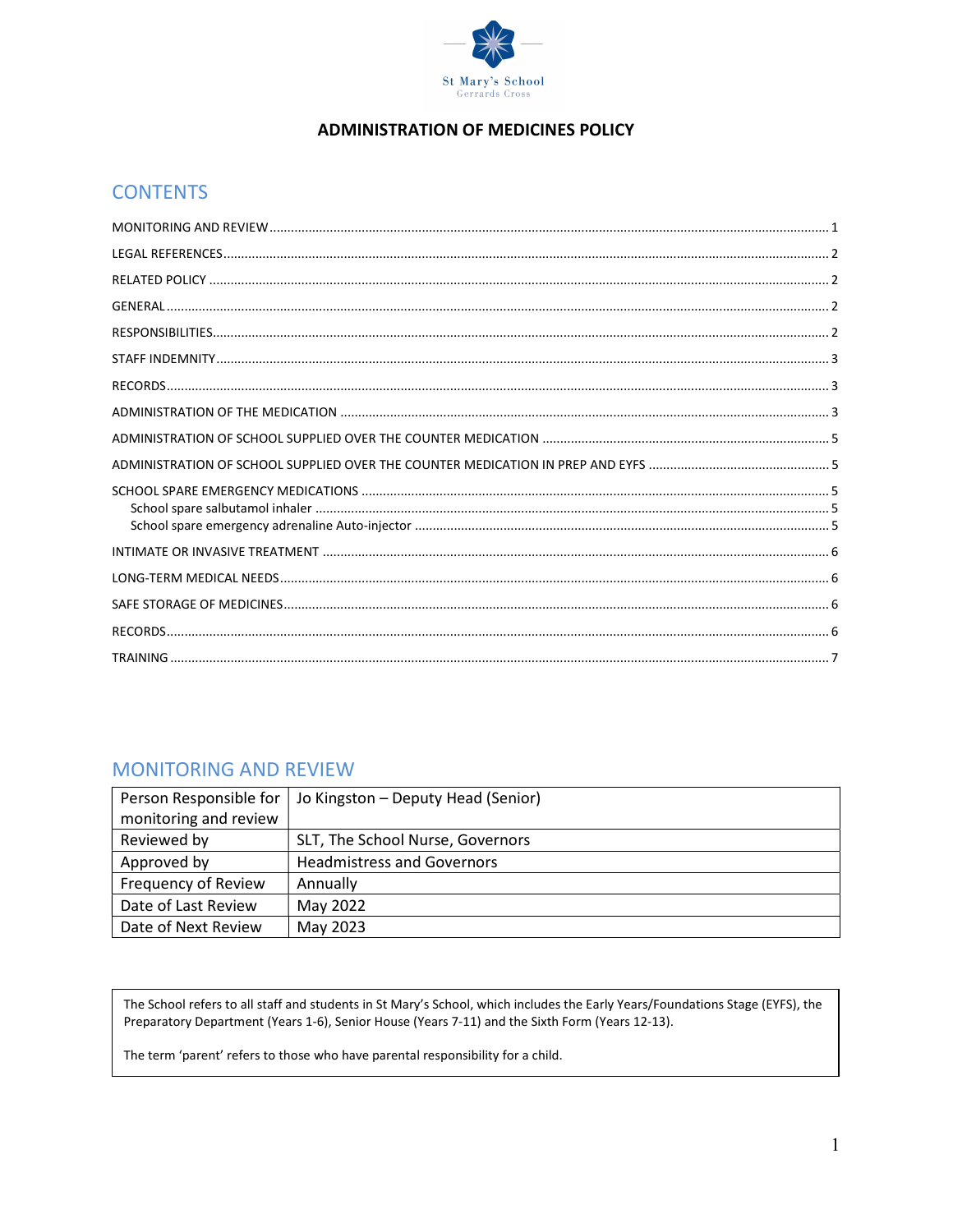

# AIMS

This policy aims to:

- Ensure safety in the administration of medicine
- Ensure that staff are sufficiently trained and prepared
- Ensure the safe storing and access of medicine
- Ensure appropriate recording, tracking and monitoring of medicine
- Create an inclusive and welcoming environment where students are able to focus on their education

# LEGAL REFERENCES

This policy operates within a national framework. It operates with due regard to:

- Managing Medicines in Schools and Early years Settings, Department for Education 2005
- The Equality Act 2010
- First Aid in Schools Guidance 2014
- Department for Education Guidance on First Aid for Schools

# RELATED POLICY

This policy should be read in conjunction with:

- **•** Admissions Policy
- Health and Safety Policy
- Risk Assessment Policy
- First Aid Policy
- Supporting Students With Medical Needs Policy

### GENERAL

The governing body recognises that many students will at some time need to take medicines during the school day. For some students such medication will be essential as it would be detrimental to the child's health if medicine were not administered during the school day.

The governing body also recognises that some students will have long-term or permanent need for regular medication. Such students would be put at a disadvantage if the School did not arrange for these students to take medicines.

While parents retain responsibility for their child's medication, the School has a duty of care to the students while at school, and the governing body wishes to do all that is reasonably practicable to safeguard and promote children's health and wellbeing.

### **RESPONSIBILITIES**

The governing body takes responsibility for the administration of medicines during school time in accordance with the government's policies and guidelines.

The Headmistress will implement this policy and report as required to the governing body.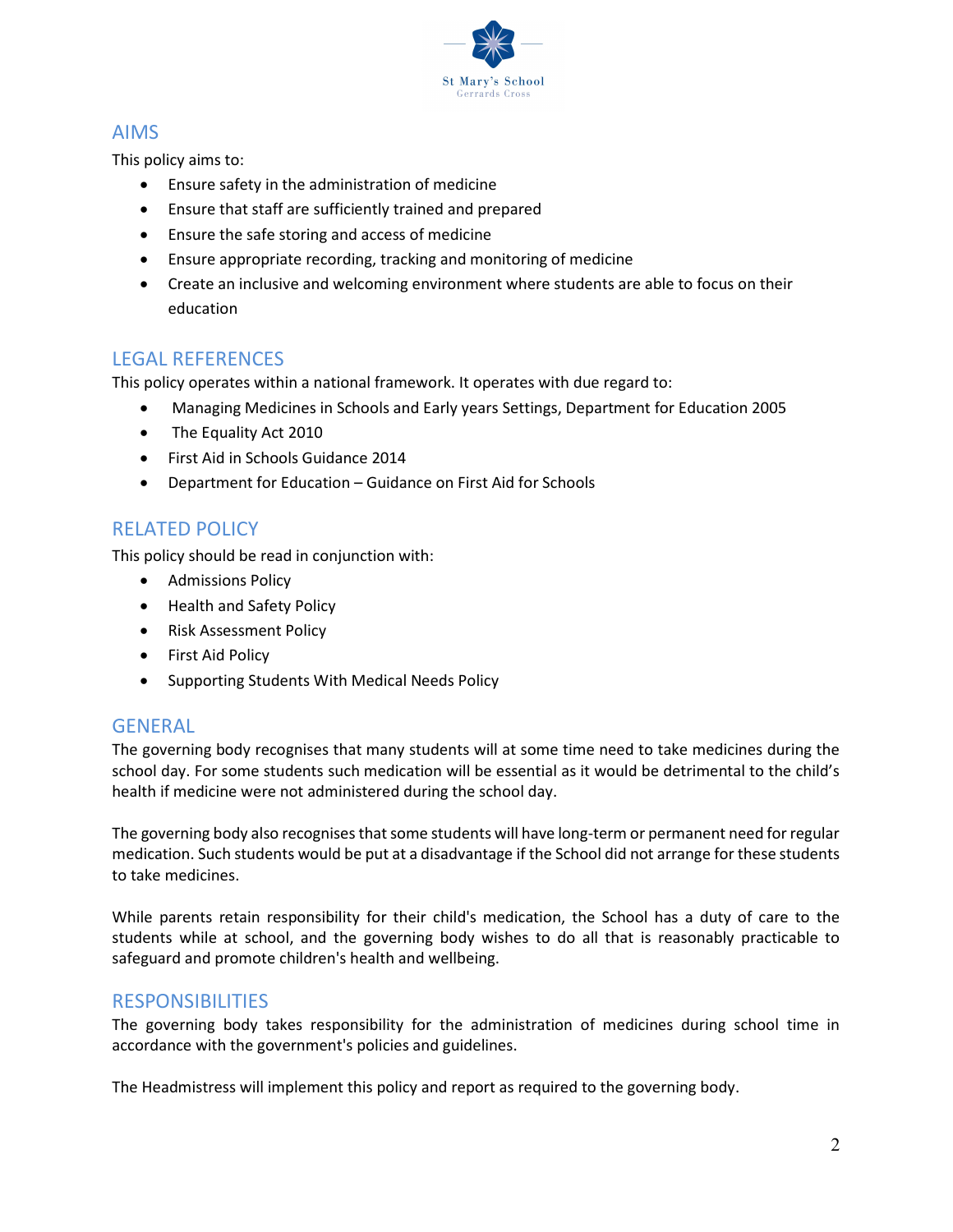

Medication will normally be administered by the School Nurse or by specially trained staff.

All teachers are expected to maintain professional standards of care, but have no contractual or legal duty to administer medication. The governing body does not require staff to administer medication.

However, some specified staff (e.g. PE or staff taking educational visits) that volunteer their services, and/or those support staff managing the administration of and administering medicines, will be given training to administer First Aid and/or medication to students.

### STAFF INDEMNITY

The governing body fully indemnifies all staff against claims for any alleged negligence, providing they are acting within their conditions of service and following governing body guidelines.

The indemnity covers situations where an incorrect dose is administered or where any other mistake in the procedure is made. The governing body will meet any claims in these circumstances.

# RECORDS

On admission of a student to the school, all parents are required to provide information giving full details of:

- Medical conditions
- Allergies
- Any regular medication
- Emergency contact numbers
- Name of family doctor/consultants
- Any special requirements (e.g. dietary)

At the beginning of each academic year all parents will be required to up-date the medical form.

### ADMINISTRATION OF THE MEDICATION

The School expects that normally parents will administer medication to their children outside the school setting.

The School will only manage the administration or administer medicines when essential, that is where it would be detrimental to the child's health if medicine were not administered during the school 'day'.

Any requests for medicine to be administered must come from a parent in writing on the school's 'Authorisation to Administer Medication Form' and each request will be considered on an individual basis.

The Form will include:

- Name of parent and contact number
- Name of child and class
- Name of medicine
- Name of prescriber and contact details

Although parents should give detailed information, as set out below, the school will follow the instructions as provided on the original medicine container as dispensed by the pharmacist, in regards to: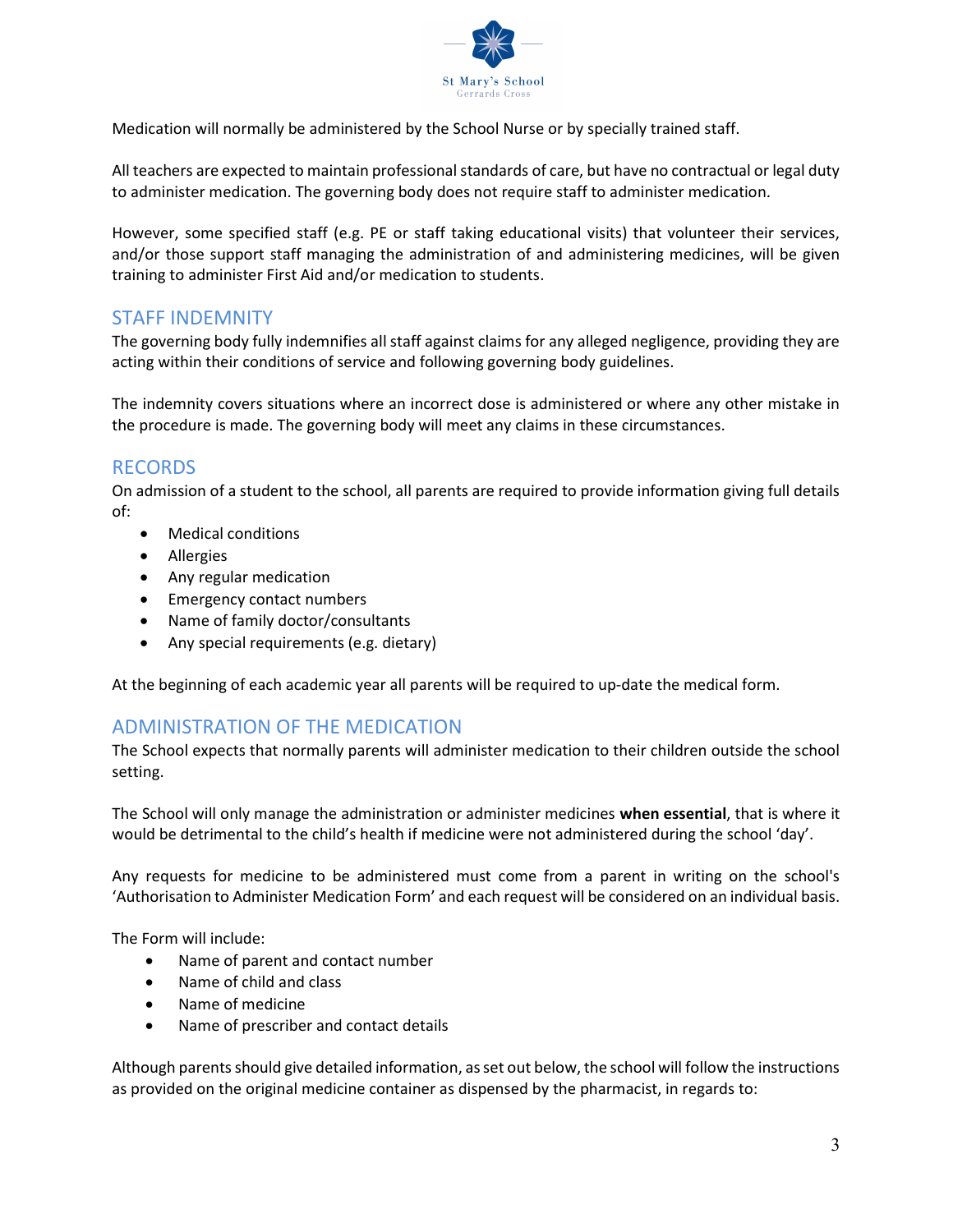

- How much to give
- How it should be kept and stored
- How it is to be administered
- When to be given
- Any other instructions

The form will end with the following consent statement:

'The above information is accurate to the best of my knowledge at the time of writing and I give consent to the school to administer the medication in accordance with the school policy. I will inform the school in writing of any changes to the above information. It will be signed and dated by a parent or someone with parental control.'

A separate form must be completed for each medicine to be administered.

Parents will be expected to notify any requests for the administration of medicines at the earliest opportunity and if appropriate to discuss the request with the Headmistress and the School Nurse. In some circumstances a discussion involving the consultant community paediatrician or the child's consultant will be required to see what can be done in the school, before the Headmistress makes a decision.

The Headmistress (or person authorised by the Headmistress) will decide whether any medication will be administered in school, and by whom. In appropriate cases the Headmistress and parents in consultation with the health professional (GP, paediatrician, nurse consultant or dentist) responsible for the child and anyone else the Headmistress deems necessary will draw up a healthcare plan.

The medicine must be in the original container as dispensed by a pharmacist with the child's name and instructions for administration as supplied by the pharmacist on the label.

The School will not deal with any requests to renew the supply of medicine. This is entirely a matter for the parents.

If the student is required and able to administer her own medicine (e.g. inhaler for asthma) a designated member of staff will supervise the administration dependent on the age and understanding of the particular child.

Normally medication will be kept under the control of a designated member of staff unless other arrangements are made with the parent.

Normally the administration of medication will only be done in school at the following times:

- Immediately before school
- Breaks and lunch time
- Exceptionally, immediately after the end of the school day

In particular circumstances, such as for children with diabetes, medicines will be administered at times as advised by the child's consultant or specialist nurse.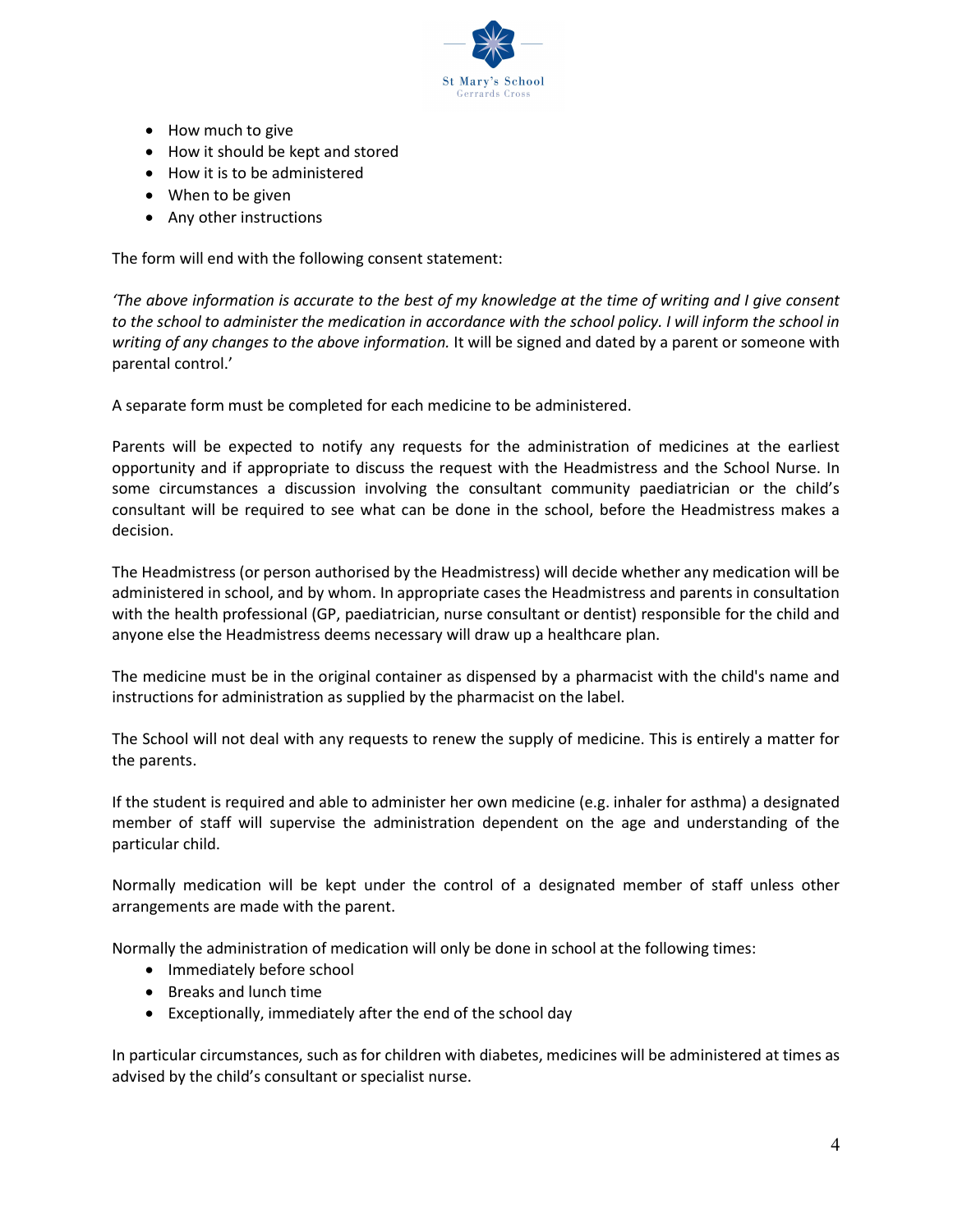

All personal non-prescription medicines, including painkillers, must be kept in the Medical Room. Parents are required to supply the School Nurse with written consent to administer. This written consent should state the name of the product and instruction for dosage. Personal non-prescription medicines may be kept long-term, in a secure place, by the School Nurse, for students with specific medical needs.

Any medicines provided to the school by parents should be in their original container/packaging as bought/dispensed, including instructions for administration. The school will not accept medicines that have been taken out of the container as originally dispensed nor make changes to dosages on parental instructions.

### ADMINISTRATION OF SCHOOL SUPPLIED OVER THE COUNTER MEDICATION

On admission to the School, parents of students of Years 7 and above are given the opportunity to sign a consent form which gives the School permission to administer over the counter medication Paracetamol and Ibuprofen for mild pain, antihistamine cream for insect bites and stings, and antiseptic cream for minor cuts and grazes. Specific details will be recorded by the School Nurse/member of staff administering the Paracetamol, this will include the time given and dose. Under no circumstances will aspirin be given to a child under 16 years without a doctor's prescription.

# ADMINISTRATION OF SCHOOL SUPPLIED OVER THE COUNTER MEDICATION IN PREP AND EYFS

Parental consent for the administration of over the counter medication to Prep (including EYFS) students is not obtained on admission to the school. However, occasions may arise whereby students in the Prep Department require liquid paracetamol (Calpol). If the need for Calpol has been assessed by the School Nurse or First Aid Officer parental consent will be sought by telephone before each administration of the medication. An ongoing consent from parents to administer Calpol as and when required will not be accepted for Prep (including EYFS) students. A written record of the time and dose will be kept for each girl where Calpol has been administered.

# SCHOOL SPARE EMERGENCY MEDICATIONS

#### School spare salbutamol inhaler

The School holds one spare emergency Salbutamol inhaler for use in emergencies. The spare school inhaler is only available for use for students who have been prescribed an inhaler and whose own personal inhaler is not immediately available and written parental consent has been given. All parents who have a student in school with a prescribed inhaler are given the opportunity to consent for the use of the school spare inhaler. The school spare inhaler is stored alongside other emergency medication in an unlocked cupboard in the medical room. Emergency access to the medical room is available to all staff via a universally known key code.

#### School spare emergency adrenaline Auto-injector

The School holds two spare emergency adrenaline auto-injectors for use in emergencies. The spare school AAIs are only available for use for students who have been prescribed an AAI, whose own personal AAI is not immediately available and written parental consent has been given. All parents who have a student in school with a prescribed AAI are given the opportunity to consent for the use of the school spare AAI, stating clearly which dose of AAI they are consenting to. The school spare inhaler is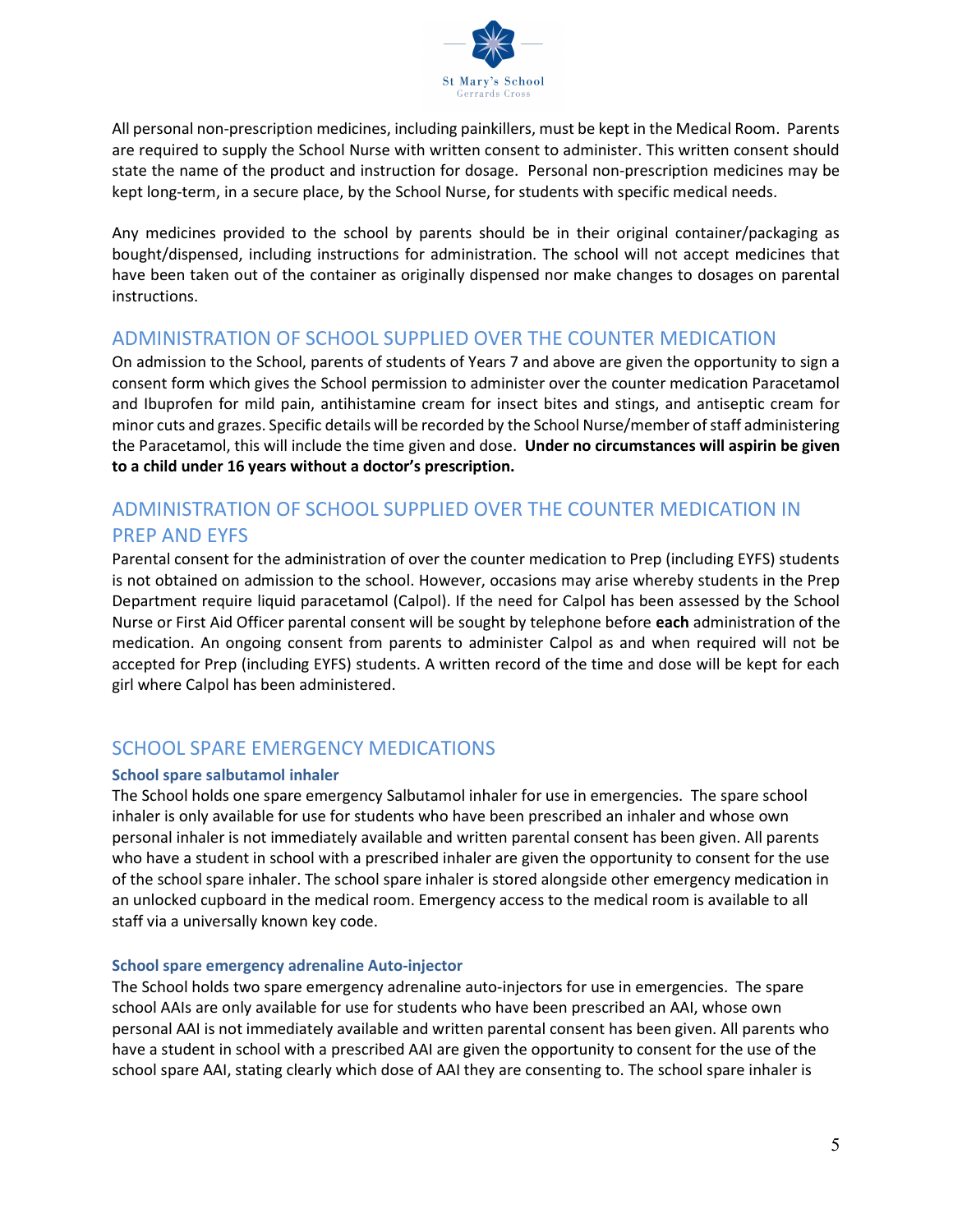

stored alongside other emergency medication in an unlocked cupboard in the medical room. Emergency access to the medical room is available to all staff via a universally known key code

## INTIMATE OR INVASIVE TREATMENT

The school will not normally allow these to take place in school. However, in exceptional circumstances the Headmistress can authorise intimate or invasive treatment. Two adults should be present when these take place, at least one of whom should be of the same gender as the student.

Should the number of disabled students become significant, reference will be made to 'CDC Dignity and Inclusion: Making it Work for Children with Complex Needs' for an Intimate Care Policy.

### LONG-TERM MEDICAL NEEDS

The governing body and Headmistress will do all they reasonably can to assist students with long-term needs. Each case will be determined after discussion with the parents, and in most cases the family doctor. The governing body also reserves the right to discuss the matter with the school's medical adviser. Please see the Supporting Students with Medical Needs Policy for further information.

# SAFE STORAGE OF MEDICINES

Medicines with the exception of adrenaline pens, emergency diabetic kits and asthma inhalers will be stored in a locked cupboard - in the original container in which they were purchased. The access code is known by the School Nurse and designated first aid staff. Students know where their medication is stored and who to contact in order to have their medication administered.

Emergency medicines and devices such as asthma inhalers, emergency diabetic kits and adrenaline pens are stored in an unlocked cupboard in the medical room. Emergency access to the medical room is available to all staff via a universally known key code.

A few medicines require refrigeration. They will be kept in a clean storage container, clearly labelled, and stored in the Medical Room refrigerator (which is behind a locked door, all staff know he code to), a weekly temperature log of the refrigerator will be taken during the period of storage.

An audit of student's medication will be undertaken monthly, disposing of any medication that has expired or is no longer required. It is the parent's responsibility to ensure their child's medication remains in date. The school will remind parents where possible when their child's medication is due to expire.

### RECORDS

All medication administered will digitally be recorded within the student's individual medical records area of the school data base.

The form will record:

- Name of the student
- Date and time of the administration
- Who supervised the administration
- Which medication
- How much was given